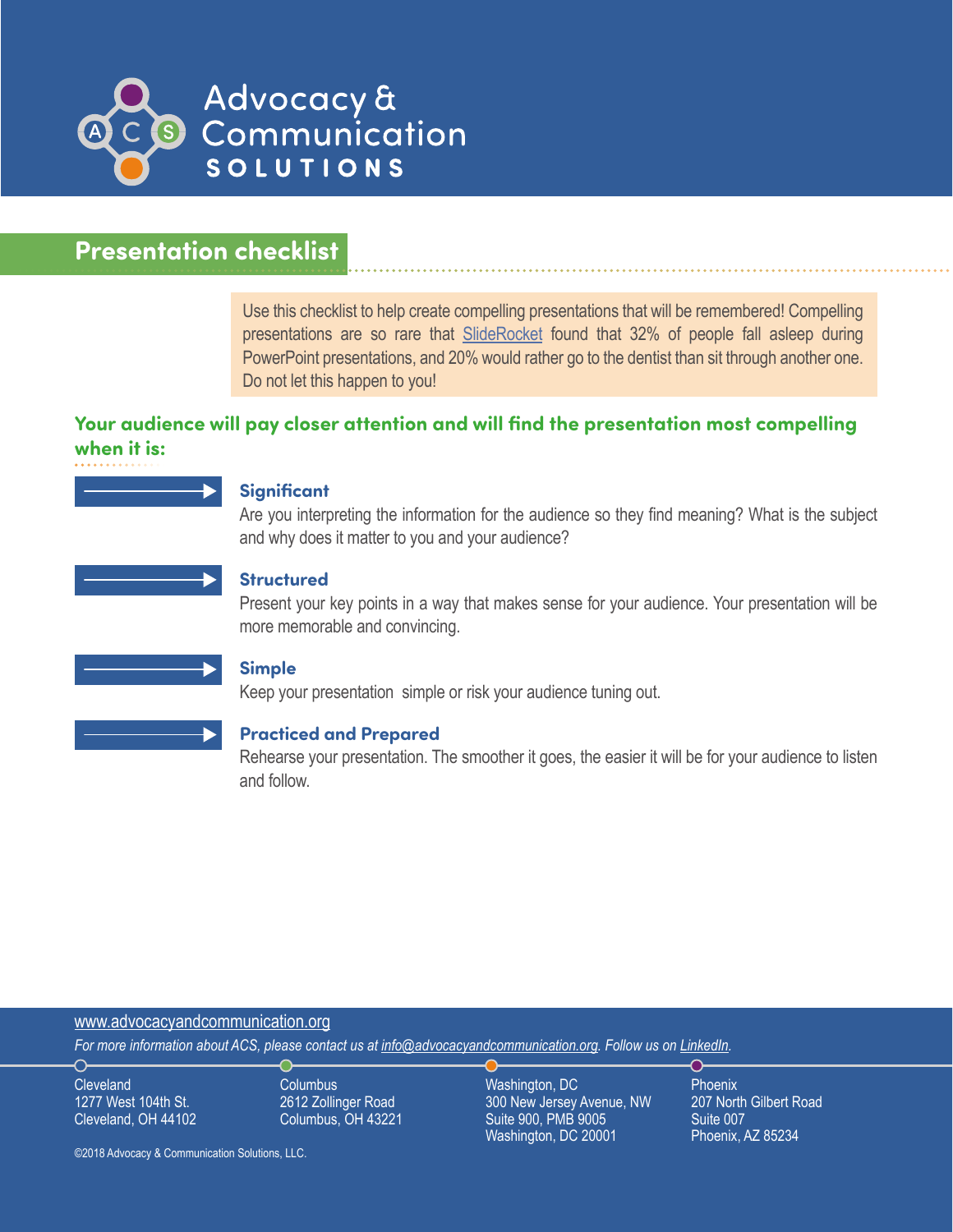# **Use this checklist as you develop your presentation.**

### **Significance**

- **• What is your purpose?** Clearly define the primary reason for the presentation. There should only be *one key message* that defines the purpose and why it is important to the audience.
- **• Who is your audience?** Do your homework and learn any information you can about your audience ahead of time. Tailor your content to the audience.

### **Structure**

- **• What is your key message?** What is the *ONE thing* you want your audience to know?
- **• Show. Don't just tell.** Don't just tell the audience what you want them to know; show them with 3–4 images and examples that support your point. The audience will not be able to remember more than 3–4 at one time.
- **• Start with paper.** Start by outlining your presentation.
- **• Edit, edit, edit.** Be brutal and CUT unnecessary content. You do not need to demonstrate all your knowledge and background. Include only 1-3 key points or takeaways and an example to illustrate each point.

## **Simplicity**

- **• Keep it simple.** Tell your audience what you will tell them, tell them, tell them conclusions, then tell them again by providing a summary and next steps. Your presentation should help the audience answer:
	- Why should I care?
	- How is this relevant to me/my life?
	- What should I do now based on the information I heard?
- **• What is the request of the audience?** What do you want the audience to do with the information? How should they take action? Be able to answer the question: so what?
- **• Cut out text.** Researchers have demonstrated time and time again that text is the least effective way to deliver important information. Yet despite clear evidence that wordy, bulletpoint-heavy slides don't work, the average PowerPoint slide has 40 words.



## **Presentation Checklist**

*[advocacyandcommunication.org](http://www.advocacyandcommunication.org/)* info@advocacyandcommunication.org for more information. **2** © 2018 Advocacy & Communication Solutions, LLC. Visit www.[advocacyandcommunication.org](http://www.advocacyandcommunication.org/) or email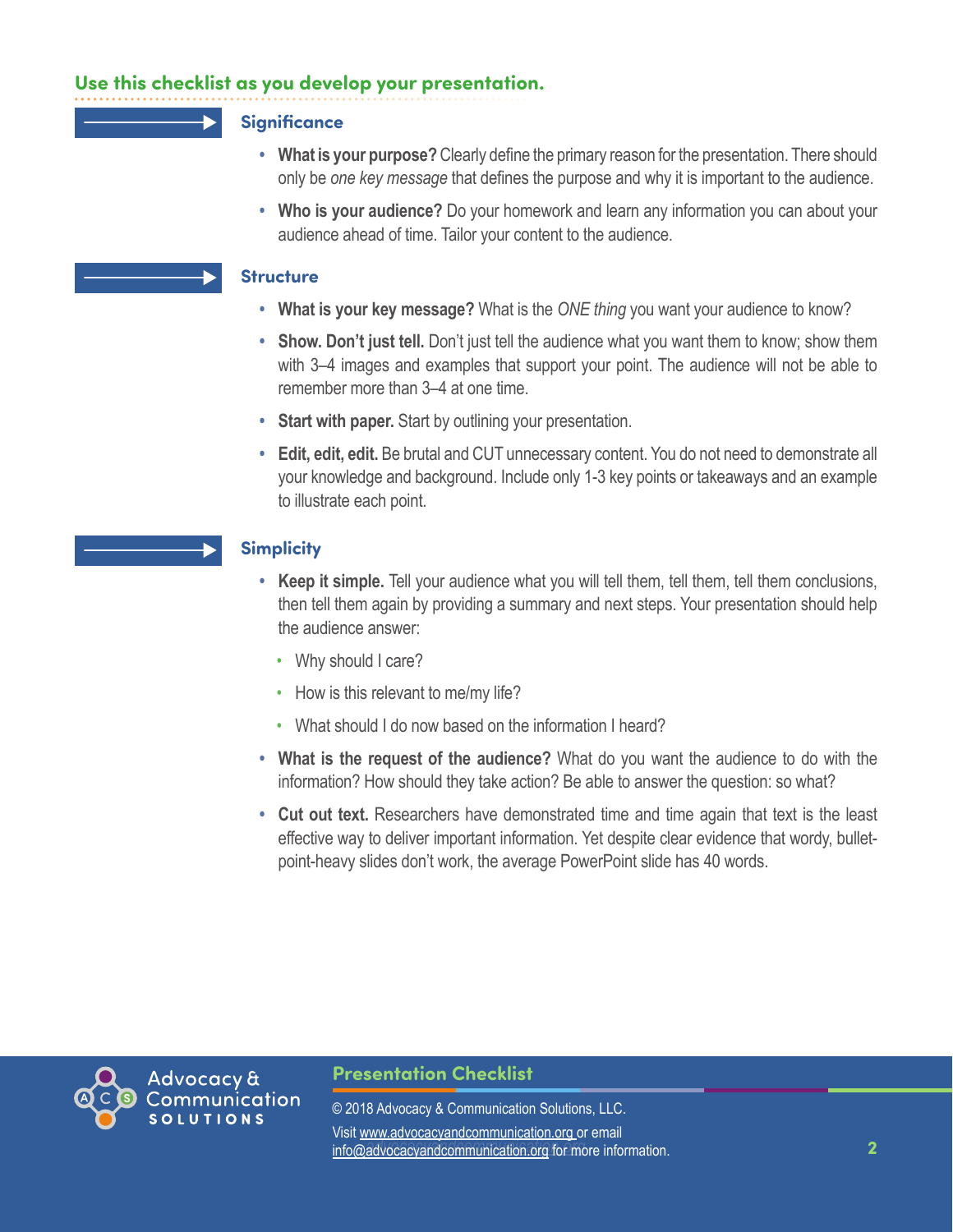## **Practice and Preparation**

- **• Practice transitions between topics.** Especially for multi-person presentations, identify and practice transitions. If each person creates his/her own presentation, talk about content beforehand so content is not repetitive.
- **• Record your voice.** Be aware of and listen to your voice and intonation. Using a monotone voice or an upward intonation at the end of sentences (making it sound like a question) can put the audience to sleep, be distracting or reduce your credibility. Practice out loud and concentrate on keeping your tone consistent and placing emphasis appropriately.
- **• Practice out loud.** Practicing out loud helps to smooth sentences and commit content to memory. It will help you time the presentation and identify areas that have too few or too many examples.
- **• Equipment check.** Double check you have everything you need—wi-fi, computer, microphone, podium, screen, projector, etc.
- **• Check out the room in advance.** Make sure the space and room set up is adequate for your presentation, particularly if there are breakout tables.
- **Have a plan B.** Have your presentation on a memory stick, email it to yourself and print a copy of the final presentation.

# **Presentation<sup>1</sup> design tips:**

PowerPoint can help to visualize ideas and deliver key points. Do not use it as a place to store your presentation notes or to data dump. You should be prepared to speak without PowerPoint slides. With that in mind, take these tips into consideration:

- **• Slides are free—break up content.** 1 key point per slide.
- **• Keep bullets to 1–2 line only.**
- **• Use data to illustrate your point.**
	- **• Make sure the point is** clear in the data. Use circles and arrows to direct the audience to the data point.
	- Keep charts and graphs simple. Highlight ONE point per chart.
- **• Do not read the slide.** People read faster than you speak. So if you read bullets and text, it makes your role irrelevant.
- **Make sure content is large and clear.** Can your audience see the content on the slide? Can someone easily follow the key points?
- **• Use photographs/visuals on slides.** Use photos, not clip art. Clip art can make the presentation look slapdash. Other visuals, such as charts or graphics can help you get your point across without using a picture. Ensure visuals are relevant to the issue at hand.
- **• Use a limited number of fonts and colors.** More than a couple can be distracting.

# **Presentation Checklist**

*[advocacyandcommunication.org](http://www.advocacyandcommunication.org/)* info@advocacyandcommunication.org for more information. **3** © 2018 Advocacy & Communication Solutions, LLC. Visit www.[advocacyandcommunication.org](http://www.advocacyandcommunication.org/) or email

1 While PowerPoint is the most popular presentation platform, alternatives include Keynote, Prezi, PowTown, or SlideRocket. All these tips still apply.